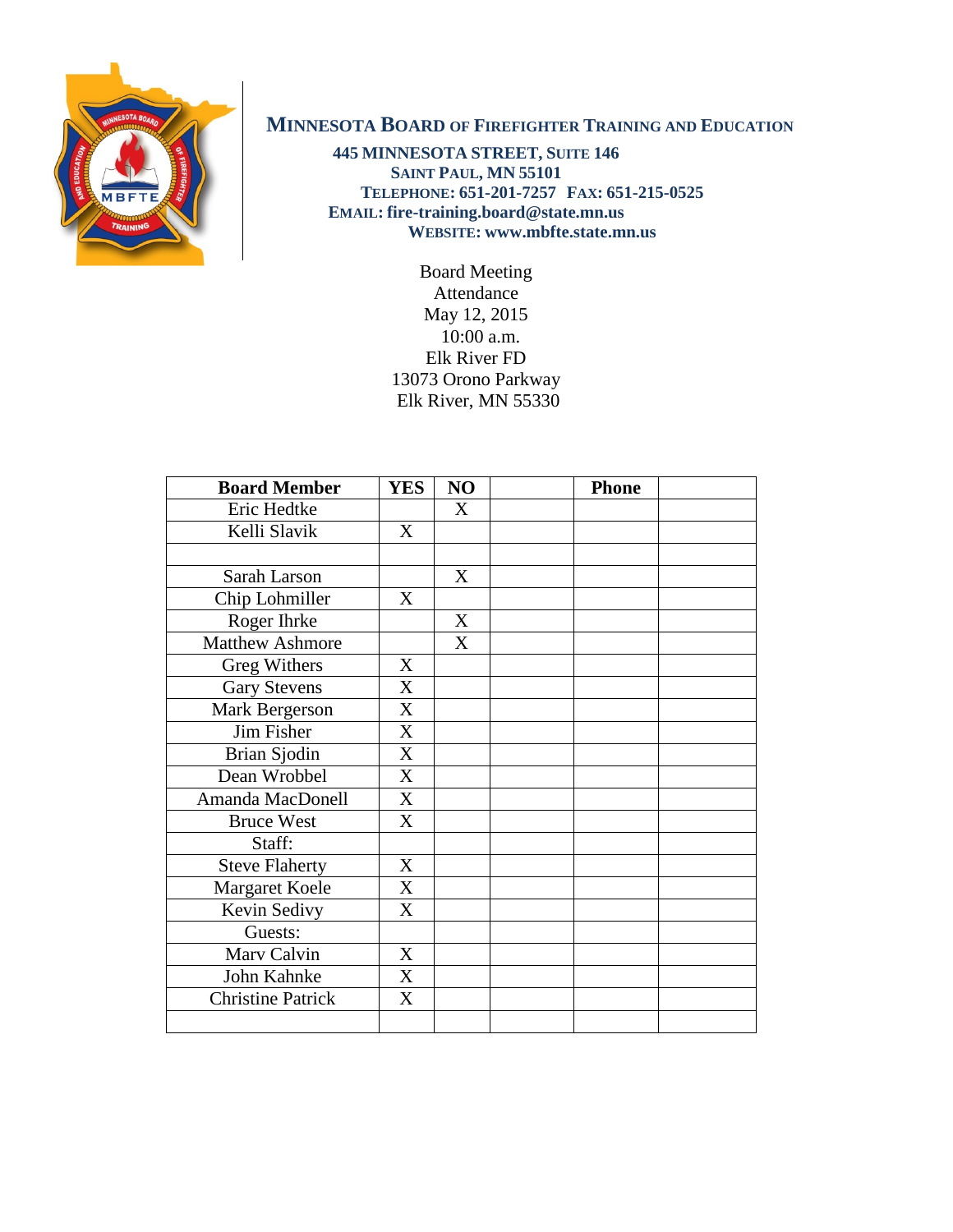## **MBFTE BOARD MEETING MINUTES May 12, 2015 10:00 am Elk River Fire Station #2 – Upstairs Training Room 13073 Orono Parkway, Elk River, MN 55330**

- 1. Call to order Chair Jim Fisher
	- a. Lunch will be served during this meeting due to length of agenda
	- b. Meeting called to order at 10:00 a.m.
- 2. Approval of Minutes as Written
	- a. February 2015 Board Meeting minutes (approve to remove DRAFT and post on the web site as written)
		- i. Minutes approved as written: Chip Lohmiller motioned and Mark Bergeson second the motion, motion passed.
- 3. Officers Reports
	- a. Chair, Jim Fisher
		- i. Nothing to report
	- b. Vice Chair, Chip Lohmiller
		- i. Nothing to report
	- c. Treasurer, Roger Ihrke (not present and Steve Flaherty reported)
		- i. FY Budget outlook for Licensing & Reimbursement
			- 1. Steve Flaherty, Executive Director, reported the budgets are good between the licensing and reimbursement divisions. A full report was sent to the Treasurer, Roger Ihrke, and short versions were sent to the rest of the board members.
			- 2. Bruce West, State Fire Marshal, asked if there has been any information on the biennial carry- over through Legislation. Jim Fisher, Chair, mentioned he had not heard anything yet regarding that in the legislative session. Bruce West, State Fire Marshal, commented that in the past the funds had to be used and no carry over was allowed to the new biennial period. Bruce mentioned this would be very important to know prior to the redistribution amounts in the re-allocation of funds from MBFTE to departments.
	- d. Secretary, Amanda MacDonell
		- i. Nothing to report
- 4. Reports
	- a. Executive Director Steve Flaherty
		- i. Steve Flaherty mentioned he had emailed out the Executive Director report for the Board members to review.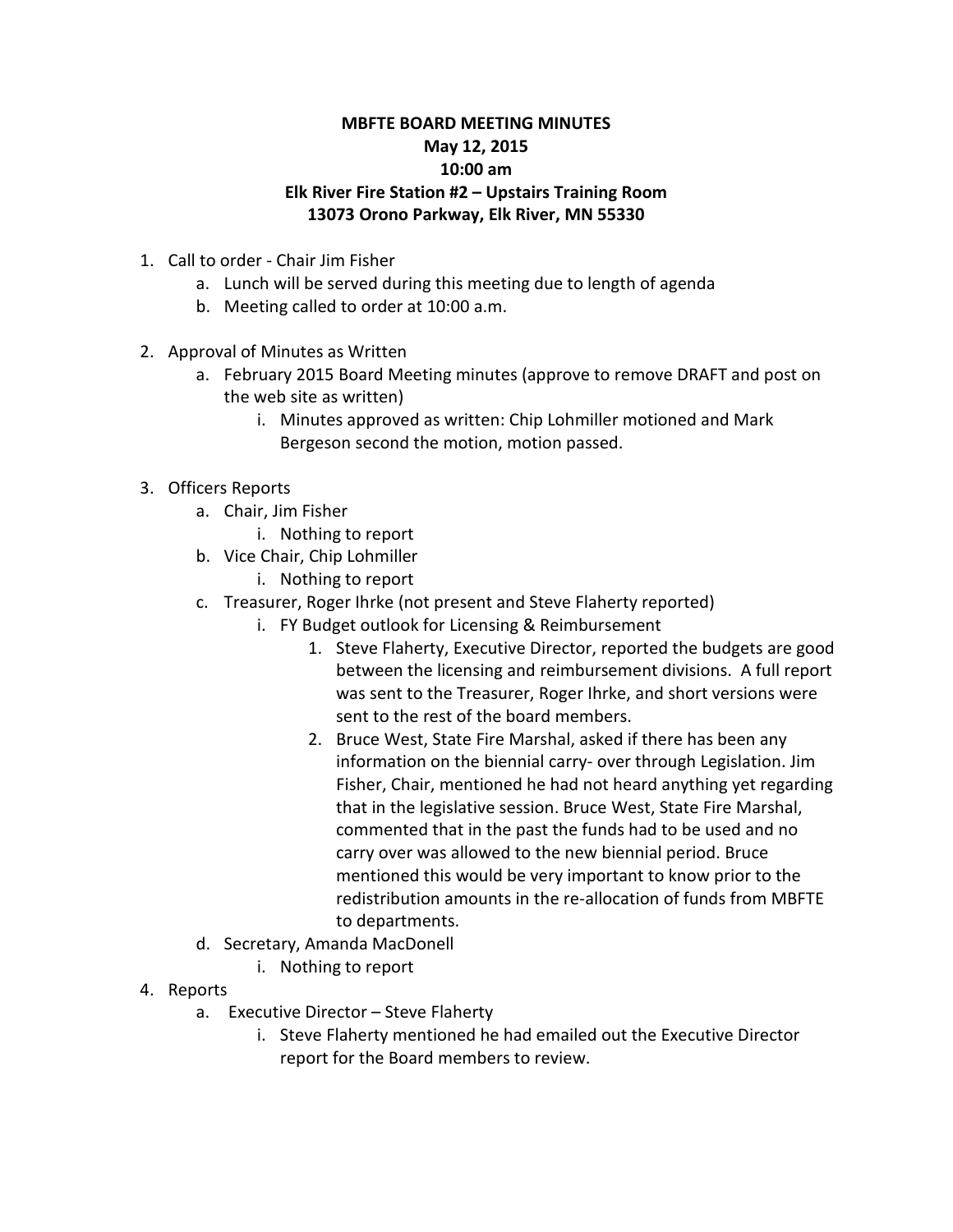- ii. Back fill and overtime has had six departments so far use this option, which \$23,000 has been utilized. Departments giving good feedback on this program.
	- 1. Gary Stevens asked if training was done for Task Force One would that come out of backfill and overtime. Steve Flaherty, Executive Director, replied that those funds will be reimbursed out of Task Force One budgeted amount, whether they trained for Task Force One or did training as a Task Force One member.
- iii. Steve Flaherty mentioned that there are another two classes of Leadership scheduled for May 30, 2015. The final course for the first group will be held in June. The budget amount figured was a little under estimated from the invoices we are getting from MnSCU. To put on one full four part course at Camp Ripley, with MNSCU providing the instructors and the books, the total cost is about \$18,250. The course has gotten a lot of great feedback from those attending.
- iv. Steve Flaherty reported that the technical language of our Statutes has passed through the Senate and we are waiting for the final discussion on the House side.
- v. Steve Flaherty reported Kevin Sedivy has been out seeing a lot of departments in the field. Steve mentioned that several departments that have not used the reimbursement program are now submitting for reimbursement.
- vi. Steve Flaherty reported that Margaret Koele has reached her one year anniversary on May 22<sup>nd</sup>.
- vii. Steve Flaherty mentioned that appointments have not been made yet by the Governor to the Board. We extended invites, as guests, to this Board meeting to John Kahnke and Christine Patrick who have submitted applications to be appointed.
- b. Executive Committee Chair Jim Fisher
	- i. Nothing to report
- c. Legislative Committee Chair Jim Fisher
	- i. Bruce West, State Fire Marshal, discussed the Fire Safety Account. The bill is in the House, but there is a big difference between the House and the Senate bill. This is included in the omnibus public safety bill.
- d. Licensing Committee Eric Hedtke
	- i. Eric Hedtke is not present at the meeting.
	- ii. Margaret Koele, Licensing Coordinator, reported that we have approximately 3759 active licenses, 1300 expired licenses and a few hundred retired licenses.
		- 1. A mass email went out to all departments to send us an update on their licensed firefighter roster with a status of active, resigned or retired.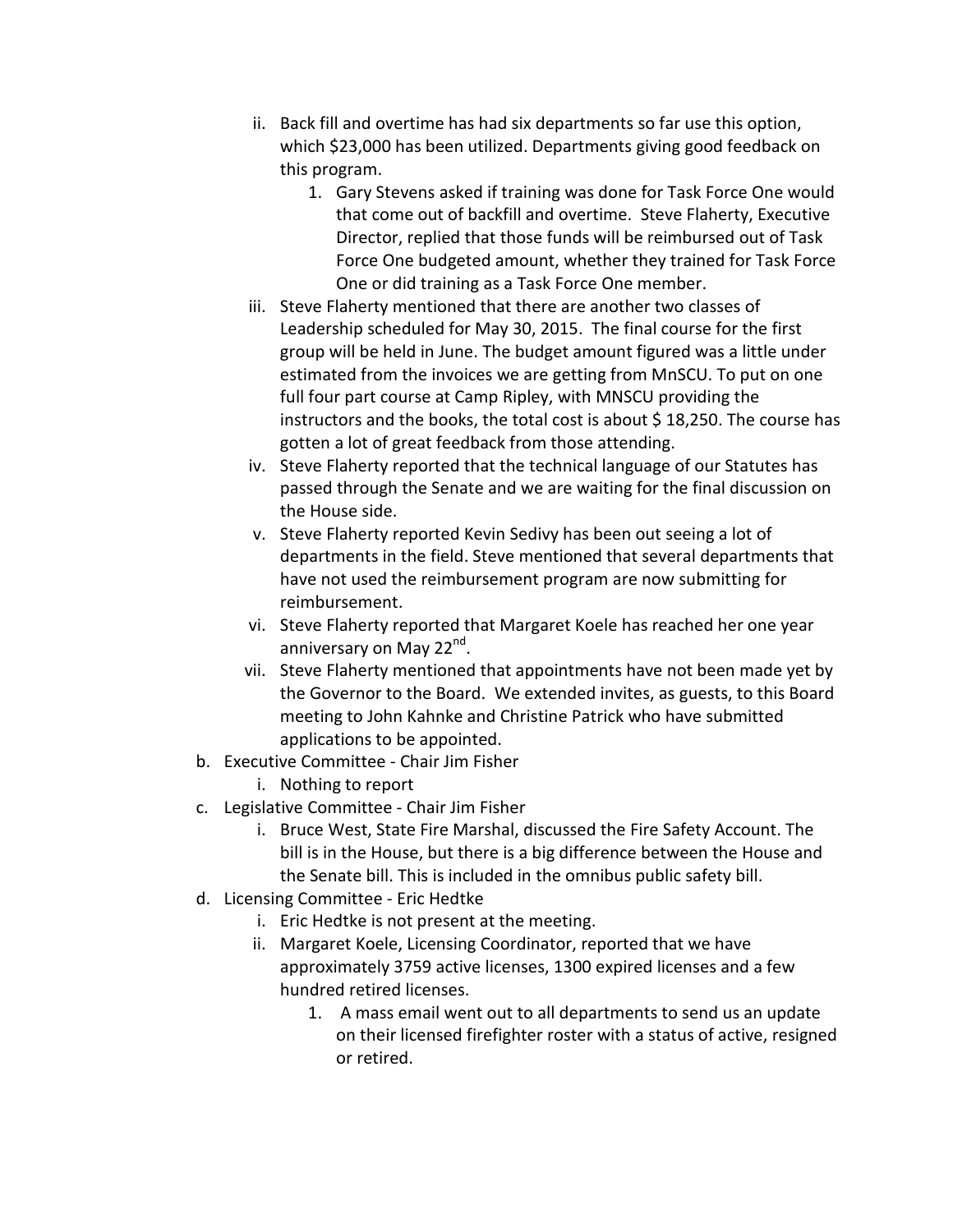- 2. Online renewal and application process is available for use. It is being utilized by firefighters and departments. Departments can also do bulk renewal through their online login.
- 3. There has been discussion from phone calls by departments as to why they should be licensed. We have been talking to departments about the image of having trained licensed firefighters on a department, volunteer/POC/part- time firefighters considering going to a career department, and if a department has a legal situation the more credentials behind you portrays a better image of the department. This is also a great way to educate departments on the licensing program and keep funding coming in.
- 4. The License Committee is discussing the reinstatement process that is part of our bill in legislation. This process will be another application that will require a delayed fee set by the Board, which the conversation from the committee is \$25.00 per year added to the license fee(s) that are due. There is an option to re-apply rather than reinstate in statute.
- 5. There are auto renewal notices going out each month for licenses expiring. The email goes to the individual and the Chief. We also send a letter out to each individual.
- 6. There is discussion on implementing an "Associate License" for those still active in the fire service, but not affiliated with a department.
- e. Training Committee- Matt Ashmore
	- i. Matt Ashmore was not present at the meeting. This committee has not met for several months due to the quorum not being met for meeting.
	- ii. Dean Wrobbel asked if the committee could be redefined so the committee could meet.
- 5. Public comment
	- a. Marvin Calvin, MNSCU guest, mentioned that the State Fire Marshal Division has applied for a grant to get three training trailers (ventilation, smoke control, entry). They can run two simulations at one time. These trailers will each come with the training instruction. The trailers will be owned by the State Fire Marshal Division as an asset. These trailers are labor intensive to set up. Marvin Calvin, guest, would like to propose to the Board to set aside a separate fund for "training trailers". This funding would help cover the cost of moving and setting up the trailers for training.
- 6. Old Business
	- a. Update on Fire Service Training and Licensing Specialist Progress
		- i. Kevin Sedivy had a report sent out via email to all Board members to review prior to the meetings.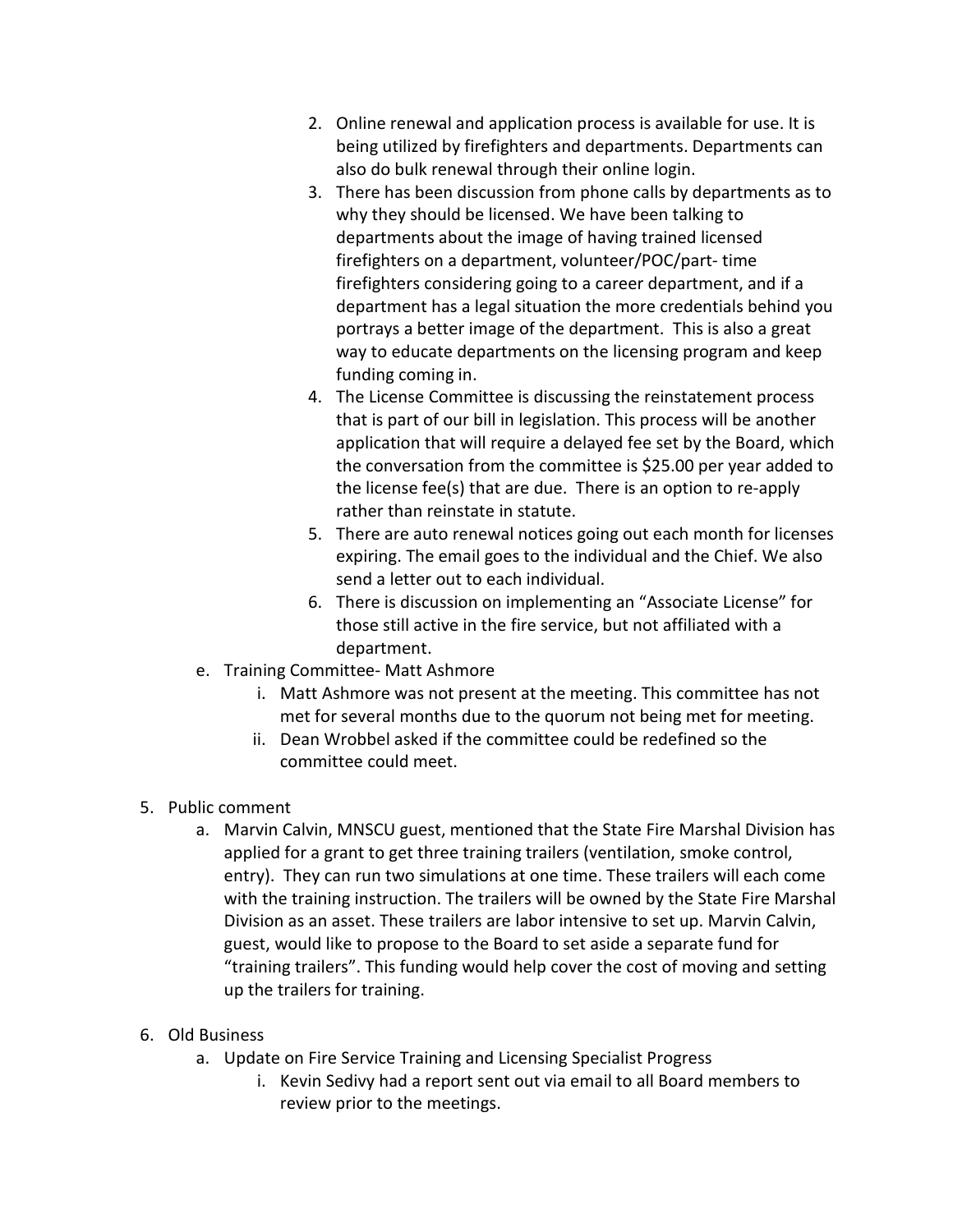- ii. Kevin Sedivy reported that the departments would like all new recruits covered under 1001 training. This would help with recruit and retention for departments. Gary Stevens asked about how this refers to retention. Mark Bergeson replied the retention is a department investing in each firefighter to go through that extensive training. This will weed out the people not really committing to the fire service. The level of professionalism has gone up with the departments having 1001 trained firefighters. Greg Withers would like data on the retention piece of the 1001 if they stayed with a department after the training. Steve Flaherty, Executive Director, replied we can show the numbers of 1001 students and the Certification Board can pull numbers on certification that was done. Bruce West, State Fire Marshal, suggested we could check how many re-certify through the certification board. Steve Flaherty mentioned taking our information and matching to certification board renewal. Greg Withers asked if the training has cut down on the number accidents for safety aspects. Bruce West, State Fire Marshal, mentioned that would be a question for League of Minnesota Cities. Kevin Sedivy, staff, mentioned that re-certification is not mandated to stay on a department, which will affect the numbers with comparing 1001 students and re-certification.
- iii. Bruce West, State Fire Marshal, asked if Kevin Sedivy, staff, heard in the field 144 hours is too much. Kevin Sedivy replied that he hears more favor toward online training being available.
- iv. Kevin mentioned that first responder, initial and refresher, is another training they would like to see available for reimbursement. The Chief of the departments would like to be able to make the choice of how they use their training dollars. Greg Withers replied that we set the state guidelines and the departments can train outside that training with their own funds. Kevin Sedivy, staff, mentioned that the fire service has evolved and changed departments as to the type of calls they do now. Kevin Sedivy stated the Chiefs would like to have the option on the reimbursement class list so they have the option how to use their awarded funds.
- v. Dean Wrobbel suggested making sure that everything meets the NFPA standard training, when discussing training options.
- vi. Brian Sjodin replied that we need to listen to the Chiefs as the mission has changed with times. Our mission as a fire service has evolved and departments are not just fighting fires anymore. We need to acknowledge these changes with the times. The fire service is being pulled into other area's that they never used to be part of such as rioting in the streets, and now we are pulled into those situations and need to be trained.
- vii. Dean Wrobbel suggested sending this discussion back to the Training committee to review the information. Dean suggested Kevin Sedivy bring information on other resources that could be utilized by departments for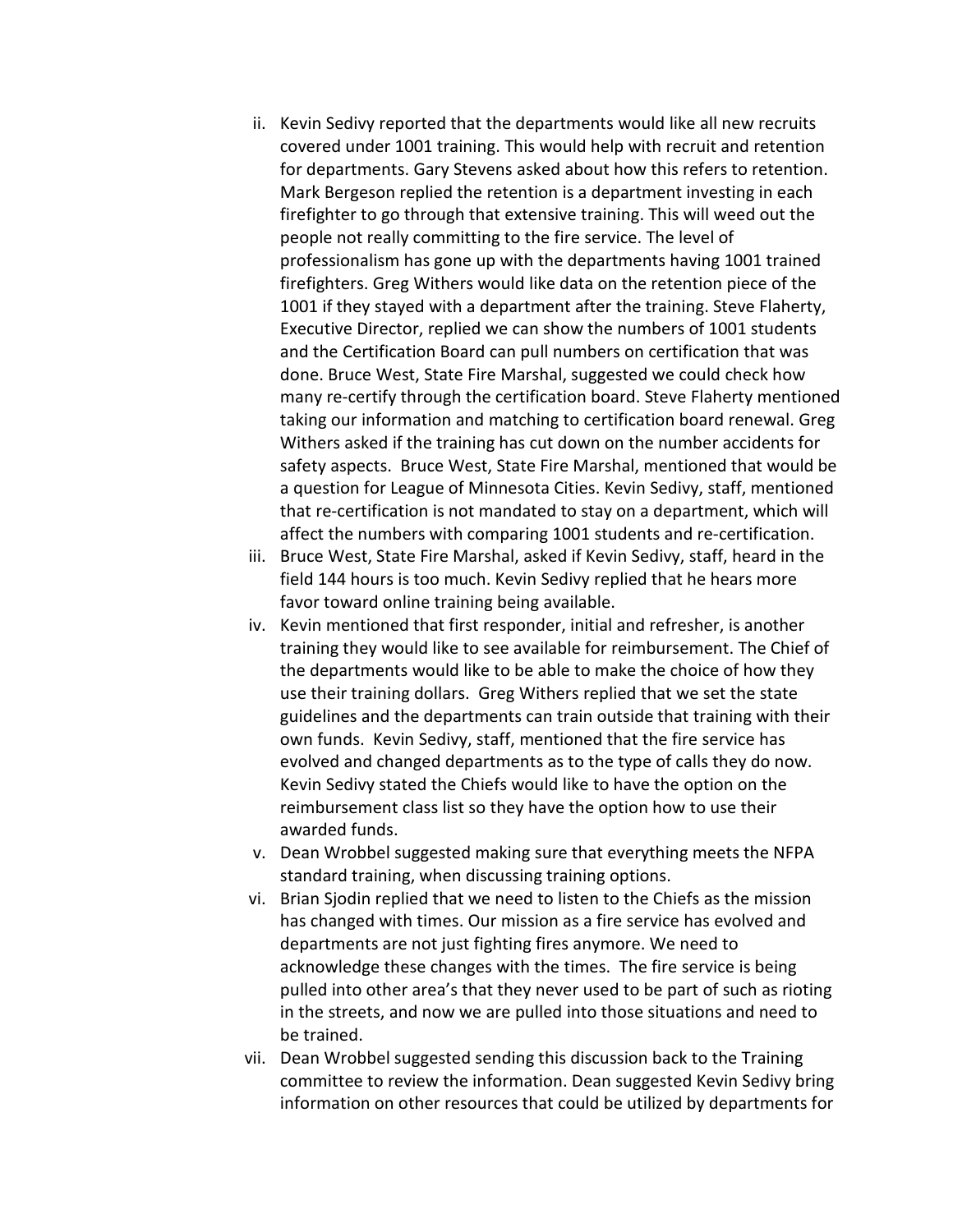first responder training. Bruce West, State Fire Marshal, agreed that the Training committee could review this information and bring back to the Board for recommendations.

- b. Legislative Committee Update on Statute Changes
	- i. Discussed above with committee information.
- c. Data Base and Web Site Update
	- i. E-Licensing
		- 1. Margaret Koele, staff and Steve Flaherty, Executive Director did a visual showing of the web site features, online process and data base information. Margaret Koele, staff, commented we are working to have online reimbursement set up in the coming months.
- d. Rail/Pipeline Safety Training Update
	- i. Steve Flaherty, Executive Director, reported that 40 requests for reimbursement have been received totaling nearly \$35,000. The project is running smoothly between departments receiving the training, HSEM, and our reimbursement process.
- e. Commitment and Attendance at Committee Meetings
	- i. Discuss a possible limit of number of members on each committee
		- 1. Steve Flaherty recommended 5 members for each committee; as if you get too many it is hard to meet the quorum with attendance.
	- ii. Discuss License Board verses Advisory Committee Reimbursement
		- 1. This was discussed at previous meetings and Margaret Koele, staff, wanted to report after speaking with the Attorney General office on this discussion. The information handed down is that the license side of the business needs to remain a "Board" according to state statute. The Reimbursement side of the business could become an "advisory committee". This means the Board would be making all the decision on the "licensing" through MBFTE and the "advisory committee" would be discussing and offering advice on the reimbursement side of MBFTE with the Executive Director.
	- iii. Discuss meeting places/time for committees and Board meeting
		- 1. Elk River currently meet for Executive & License Committee and Board meeting
			- a. The Board discussed having all meetings remain at Elk River Fire Department.
		- 2. Grand Rapids currently meet for Training Committee
			- a. Bruce West, State Fire Marshal, clarified the Training committee would meet the same four times a year as the Board meeting with the rest of the committees. If the Training committee wanted to hold special meetings at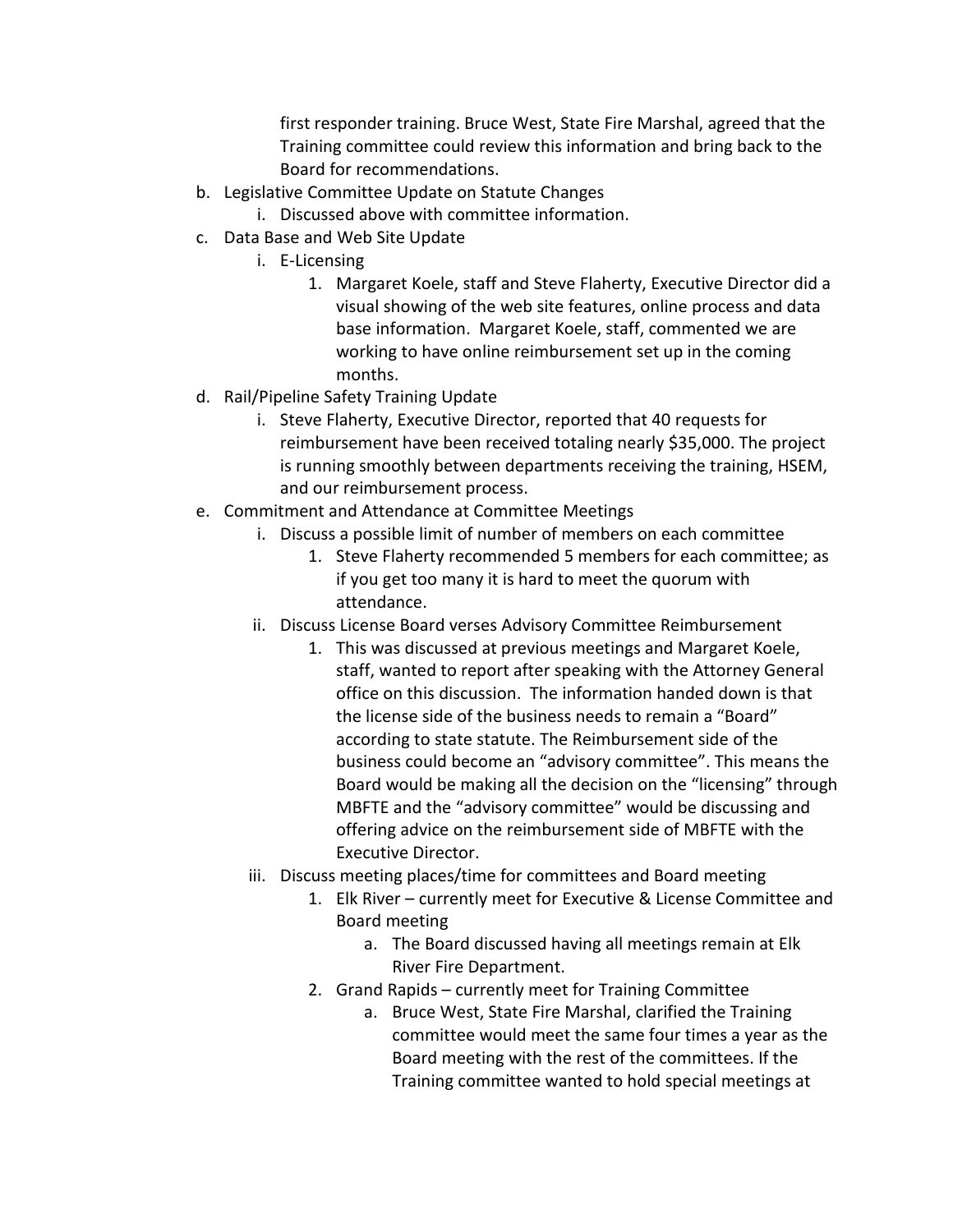another location they could by posting a "notice of change".

- b. It was decided by the Board to have the committee meetings in June and July to continue on the original calendar schedule. It was decided by the Board to start the new schedule for all committees after then next scheduled Board meeting when the committees could be reformed.
- iv. Discuss which type of committees beneficial to continue, dis-continue or set up new:
	- 1. Motion made by Greg Withers that no more than one person can be on two committees. No second motion, motion failed.
	- 2. Brian Sjodin made a motion we have a Training committee, Executive will also be the Legislative committee and Licensing will also be the License Review committee. Dean Wrobbel second the motion, motion carried.
	- 3. Greg Withers made a motion we have five members on each committee and an individual cannot be on more than two committees, Mark Bergeson second the motion, motion carried.
	- 4. Dean Wrobbel made a motion to run the Training, Executive/Legislative & Licensing/Review Committee meetings from 9:00 – 11:00 and start the Board meeting at 11:30 a.m. Brian Sjodin second the motion, motion carried. (Gary Stevens did not approve). Dean Wrobbel made a motion to have a four person Training committee for the next meeting, Amanda second, motion carried.
- v. Sign up for committee's
	- 1. It was decided by the Board to wait until all new appointments are made to sign up for the committees.
- vi. Clarification needed on the Secretary position, if they need to be at all meetings (Operation Procedures Manual does not specify that they need to be at all meetings)
	- 1. The Board replied they do not need to attend all the meetings.
- vii. Discuss more authority for Executive Director to make decisions based on daily administrative decisions and when no quorums are met for meetings
	- 1. The Board commented that Steve Flaherty, Executive Director can make administrative decisions and confer with the Board Chair. If they are continual issues then they need to be brought before the Board.
- viii. Vote Annual Chair & Vice Chair, per statute
	- 1. Mark Bergeson made the motion to vote Chair & Secretary every two years and the vice Chair, Executive at large & Treasurer opposite two years. Brain Sjodin second, motion carried.
		- a. Nominations for Chair: Jim Fisher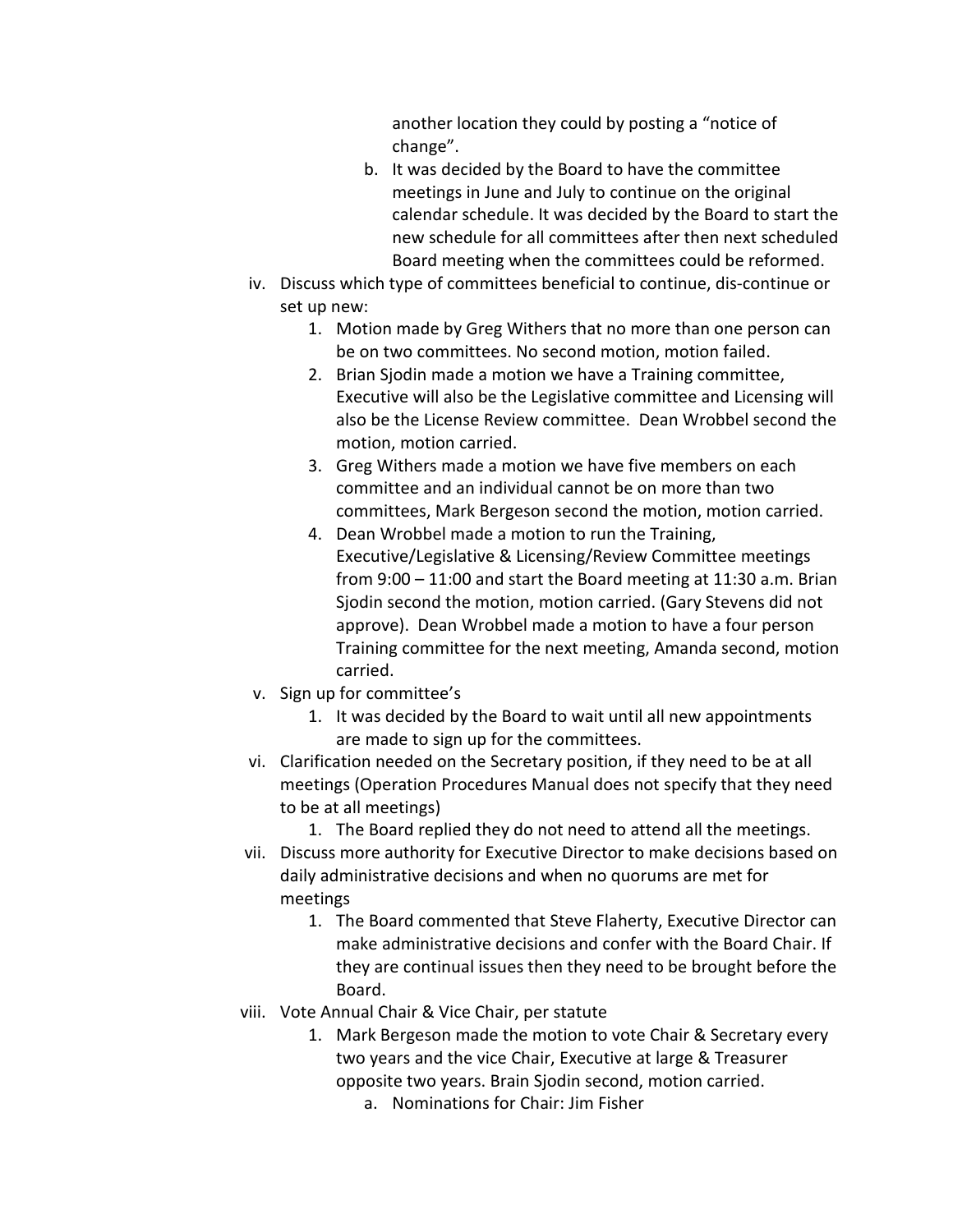- i. Gary Stevens moved for a white ballot for Jim Fisher, motion carried.
- b. Nomination for Secretary: Amanda McDonnell
	- i. Chip Lohmiller motioned for white ballot, motion carried.

- 7. New Business
	- a. FY16 Funding Consideration
		- i. NFPA1001
			- 1. Report on how many NFPA1001 reimbursed in previous years
				- a. FY13 = 1739
				- b. FY14 = 1026
				- 2. Previous years did not track students in classes not funded current data base can track that information going forward.
		- ii. Conferences & Seminars
		- iii. Per Firefighter Amount
		- iv. Live Burn
		- v. CAT/ERT
		- vi. Incident Safety Officer
		- vii. Leadership Development
		- viii. MART
		- ix. Mass & Gross Decon
		- x. Rail & Pipeline Safety
		- xi. Task Force 1
		- xii. First Responder Training
		- xiii. Backfill and OT for Out of State Training (Pueblo, Colorado) (Dean Wrobbel)
			- 1. This was more meant for Hazmat funding.
				- a. Bruce West, State Fire Marshal, made a motion that the Training Committee come with full recommendation to the Board on the reimbursements listed above, Greg Withers second the motion, motion carried.
	- b. January 5, 2015 Appointments Up/ New Appointments:
		- i. Chip Lohmiller MSFCA
		- ii. Roger Ihrke League of Cities
		- iii. Matt Ashmore MPFF / Tentative replacement Rick Loveland
		- iv. Greg Withers Public Member
		- v. Gary Stevens MSFDA
		- vi. Sarah Larson MSFDA / Tentative replacement John Kahnke
		- vii. Natasha Carlson MSFDA (Resigned) / Tentative replacement Christine Patrick
			- 1. Replacements have not been appointed yet by the governor office. Bruce West, State Fire Marshal explained the Governor office asked that the organizations consider more diversity in their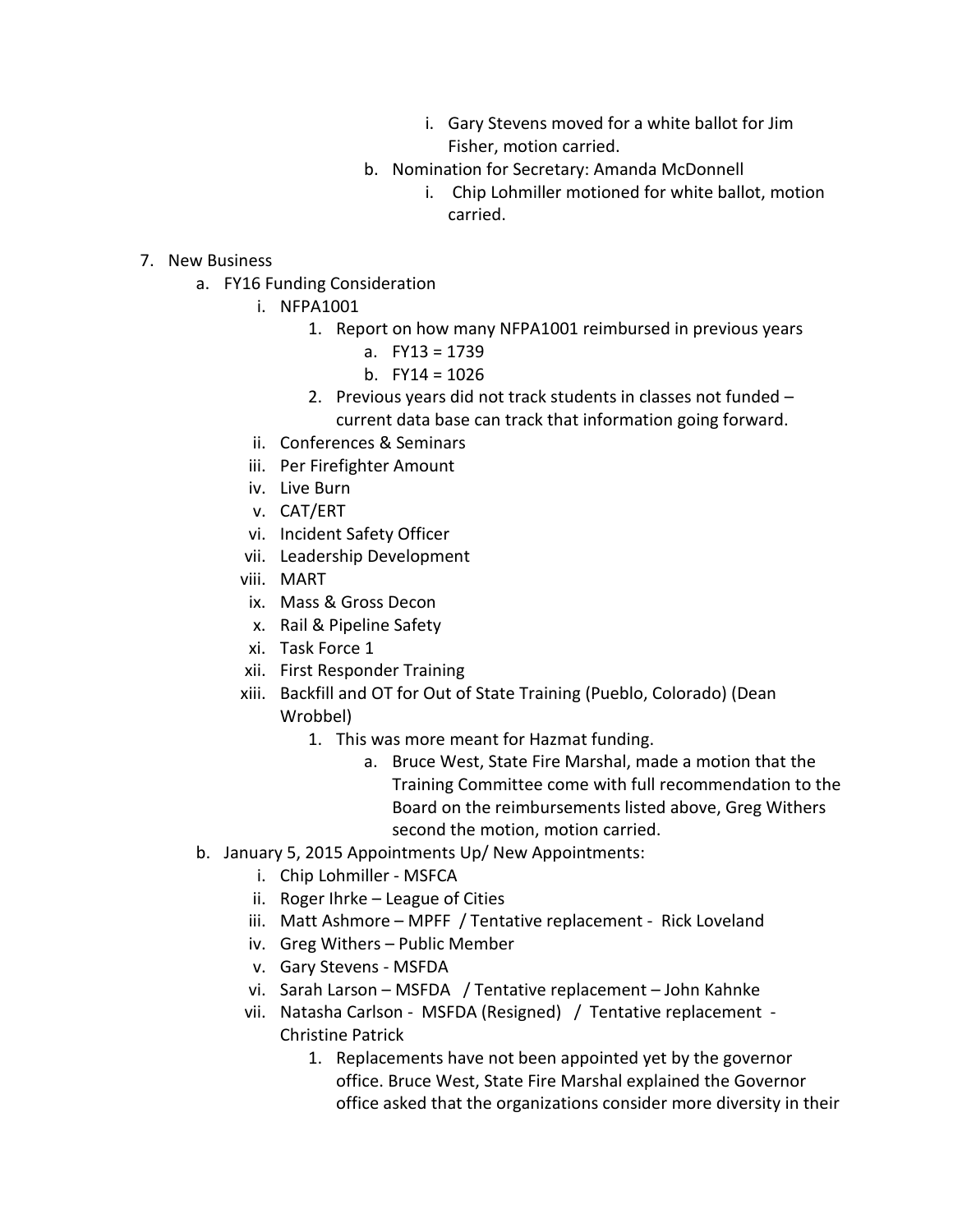applicants for the Board positions. The appointments are pending Governor Approval.

- c. Staff would like to recommend the removal of driver license information on the application process due to the privacy data and public information act.
	- i. Mark Bergeson made the motion to remove the driver license information from the application process, Chip Lohmiller second the motion, motion carried.
- d. Record Retention Policy
	- i. Margaret Koele, staff, explained the MBFTE will need to adopt a retention policy. It is state guideline that all agencies have a retention policy in place and on file with the MN Historical Society. Margaret Koele, staff, commented that they looked at other Board's retention policies and put together some guidelines for the Board to review. This will be discussed at the next meeting after Board members review the information handed out for their recommendations on retention.
- e. Committee Meeting Minutes
	- i. The Staff is asking for the Board's approval to email minutes to all Board members once they approved for all committee meetings. Staff recommending not publishing committee meeting minutes on the web site. If the public wants a copy they can complete a request. All Board minutes are published on the web site.
		- 1. Greg Withers made a motion to email committee meeting minutes to the Board members after they are approved by each committee and not to publish on the web site, Bruce West, State Fire Marshal second the motion, motion carried.
- 8. Other Business
	- a. Discuss August Meeting Date (change to Aug. 18)
		- i. Dean Wrobbel made the motion to move the meeting to August  $18^{th}$ , due to waiting on fiscal year numbers for the budget, Amanda MacDonell second the motion, motion carried.
	- b. Steve Flaherty, Executive Director, discussed the National Joint Powers Alliance, (NJPA), would like to go through MBFTE for an annual reimbursement program for "Region 5" only. NJPA will have a check made to MBFTE, which will be put in a separate project fund. This project will be \$100 per fire fighter and this would be in addition to the MBFTE award per fire fighter amount. NJPA will reimburse MBFTE \$6300 for administrative time to handle their reimbursement program. Greg Withers asked do we really want to do this and what is the benefit. Steve Flaherty replied that departments and Legislators would get very confused if two programs are out there running the same way.
		- i. Dean Wrobbel made the motion to handle this project, Chip Lohmiller second motion, motion carried.
	- c. Bruce West, Mark Scipioni and Peter Butler did 1998 Training study that recommended establishing this Board. Steve and Bruce talked to them about